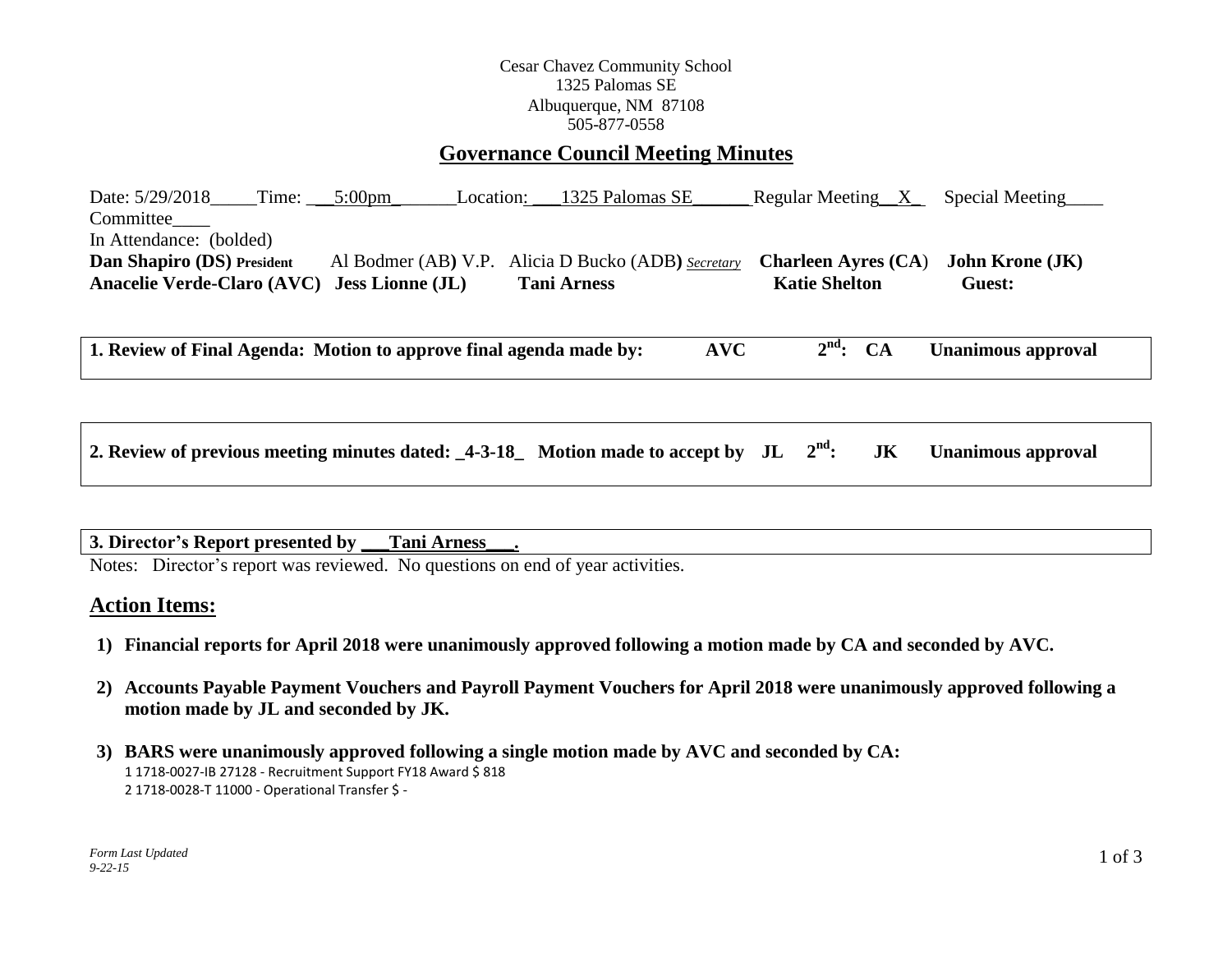#### Cesar Chavez Community School 1325 Palomas SE Albuquerque, NM 87108 505-877-0558

3 1718-0029-M 11000 - Operational Maintenance \$ - 4 1718-0030-M 11000 - Operational Maintenance \$ - 5 1718-0031-M 11000 - Operational Maintenance \$ - 6 1718-0032-M 11000 - Operational Maintenance \$ - 7 1718-0033-M 11000 - Operational Maintenance \$ - 8 1718-0034-I 23000 - Activities Budget Revenue Received \$ 1,821 9 1718-0035-M 24106 - IDEA-B Maintenance \$ - 10 1718-0036-T 24106 - IDEA-B Transfer \$ - 11 1718-0037-I 26207 - CNM Foundation Budget Revenue Received \$ 500 12 1718-0038-I 27103 - Dual Credit FY18 Final Allocation \$ 181

- **4) A motion was made by DS and seconded by JL to approve that the new 2018-19 IDEA-B funds in the amount of \$50,533, plus the carryover amount of \$5,591 (for total of \$56, 124) will be spent on: \$40,839 spent on compensation and benefits and the remaining \$15,285 will be spent to pay Diagnostician and Speech and Language therapist costs. The vote was unanimously in favor.**
- **5) A motion was made by CA and seconded by AVC to approve the 2018-19 CCCS Class Schedule change from 11 am to 7 pm, to 10 am to 6 pm. The vote was unanimously in favor.**
- **6) A motion was made by CA and seconded by JK to "conditionally approve the 2018-19 Budget pending final approval by the PED with possible budget changes, and also approve non-personnel expenditures (including contracts) on pg. 14-15 of the budget." The vote was unanimously in favor.**
- **7) A motion was made by DS and seconded by CA to approve the 2018-19 Student Handbook with inclusion of "written or recorded transcripts and summaries" on pg. 7. The vote was unanimously in favor.**
- **8) A motion was made by JL and seconded by JK to approve the 2018-19 school leader contract (and teacher contract). The vote was unanimously in favor.**
- **9) A motion was made by DS and seconded by CA to approve the MOU with Job Corps. The vote was unanimously in favor.**